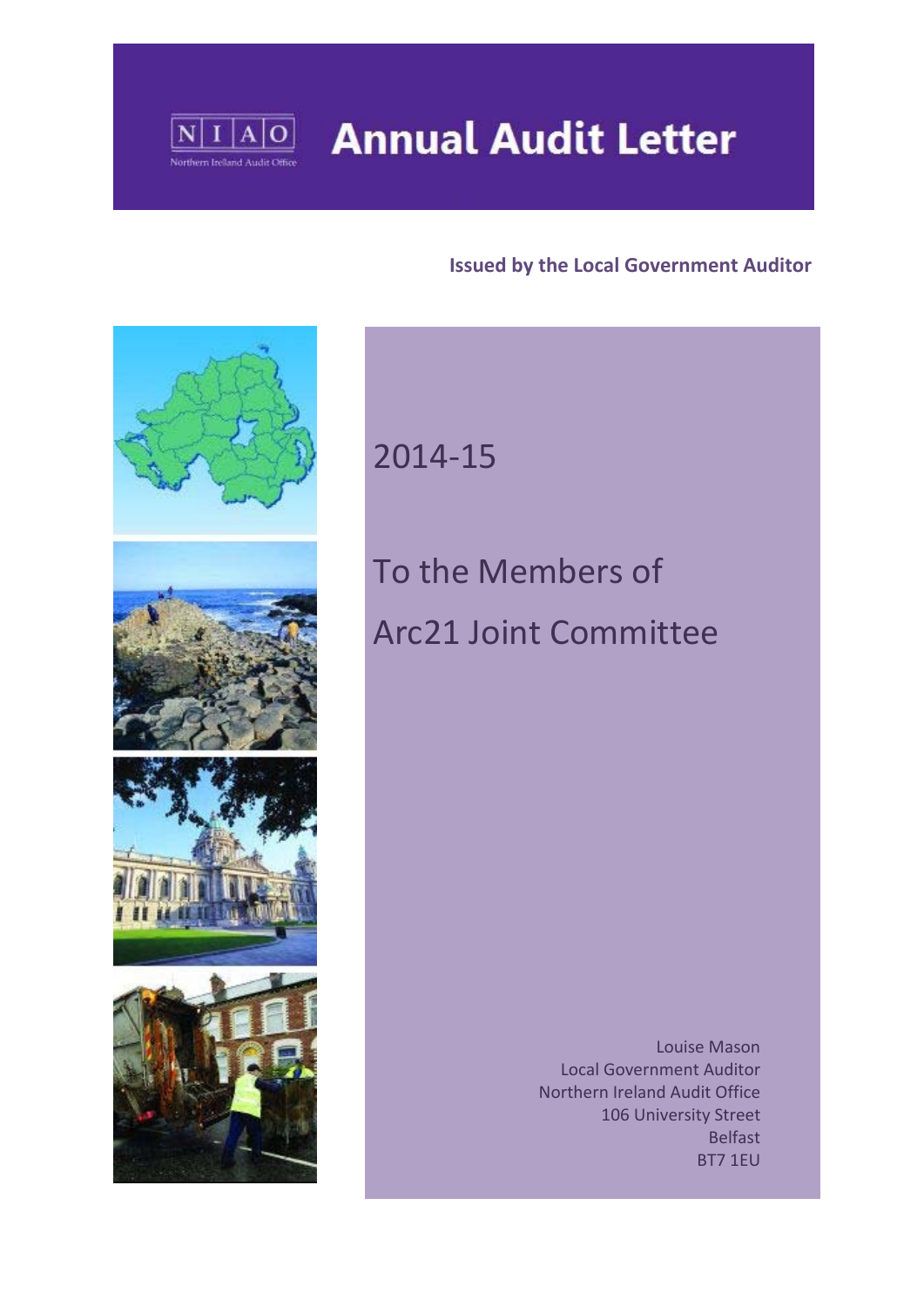## **Contents**

# Page

| 3. |  |
|----|--|
|    |  |
|    |  |
|    |  |
|    |  |
|    |  |

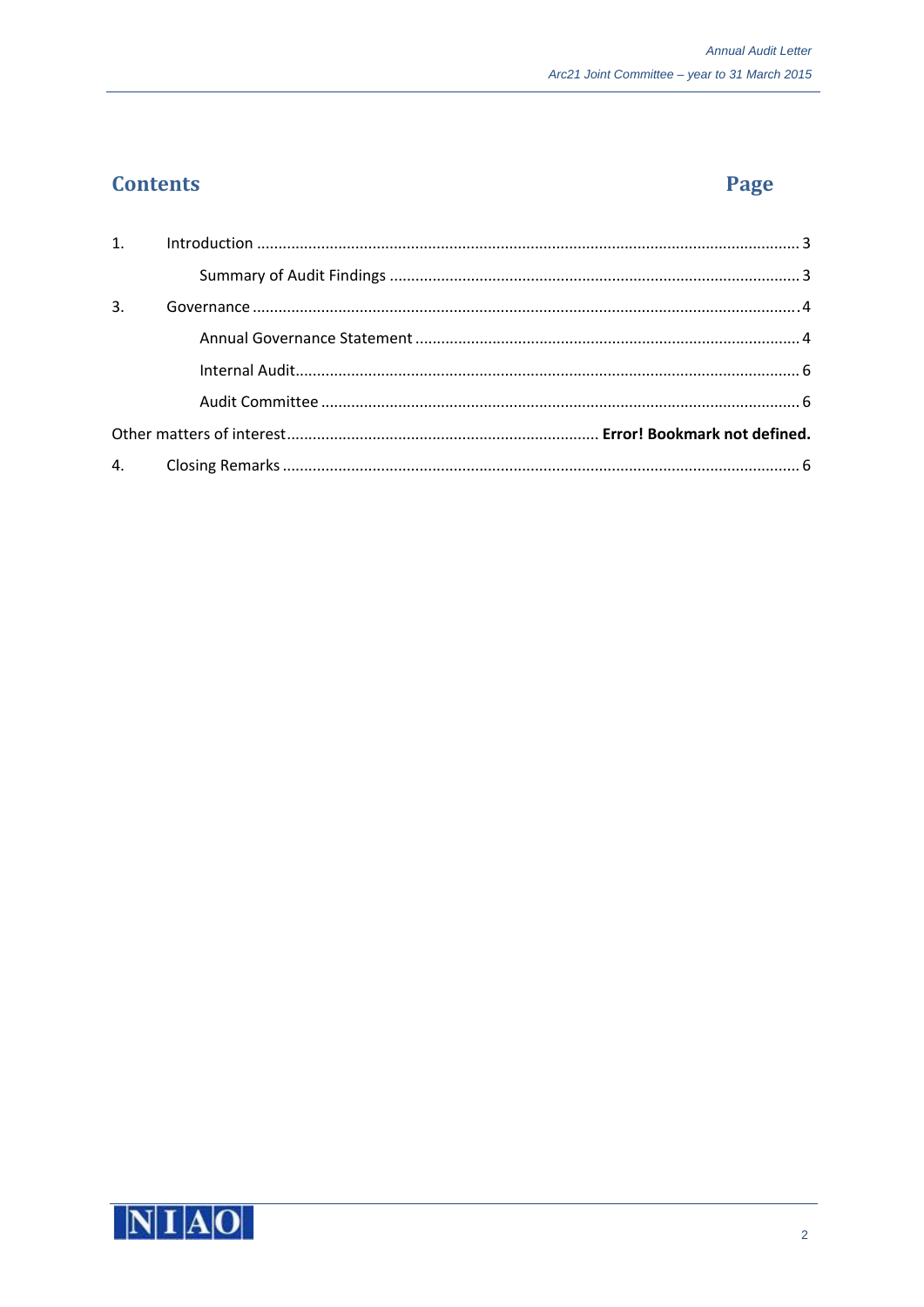#### **1. Introduction**

I have been designated the Local Government Auditor for the arc21 Joint Committee by the Department of the Environment with the consent of the Comptroller and Auditor General for Northern Ireland.

### **2. Financial Statements**

#### **Summary of Audit Findings**

Arc21 Joint Committee must prepare its accounts in accordance with International Financial Reporting Standards (IFRS) as interpreted for Local Government in the `The Code of Practice on Local Authority Accounting in the United Kingdom' 2014‐15. This code sets out the accounting treatment and disclosures for all normal transactions of local authorities.

The financial statements were signed by the Chief Executive on  $2^{nd}$  June 2015. This was within the statutory timeframe of 30 June. Following the audit, a number of presentational adjustments were required and the accounts were revised and re-signed on 28<sup>th</sup> October 2015 and published on the website of arc21 Joint Committee on 29<sup>th</sup> October, within the regulatory timeframe of 31 October.

For the year ended 31 March 2015 I gave the following unqualified opinion on the financial statements.

In my opinion

- the financial statements give a true and fair view, in accordance with relevant legal and statutory requirements and the Code of Practice on Local Authority Accounting in the United Kingdom 2014‐15, of the financial position of arc21 Joint Committee as at 31 March 2015 and its income and expenditure for the year then ended; and
- the financial statements have been properly prepared in accordance with the Local Government (Accounts and Audit) Regulations (Northern Ireland) 2006 and the Department of the Environment directions issued there under.

My staff have issued a Report to those charged with Governance on the results of the audit, noting the most significant issues, making recommendations and seeking responses from management to address these issues. That report is presented separately to the Joint Committee and the Audit Committee of the lead council.

#### **Financial Performance**

The Statement of Comprehensive Income and Expenditure of the arc21 Joint Committee shows that during the year ended 31 March 2015 the Joint Committee spent £28.8m on the provision of services. It also received income of £28.9m.

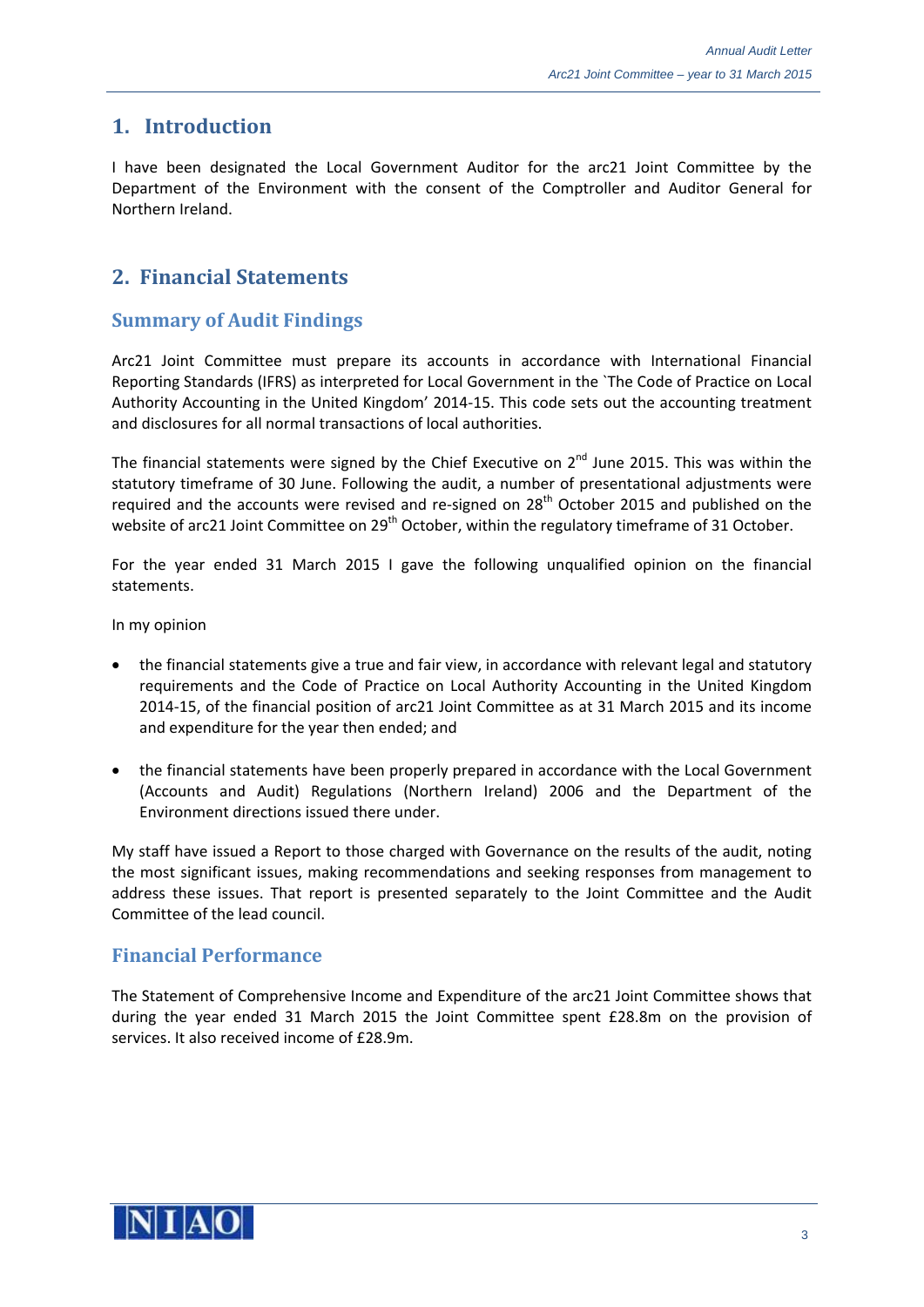The main items of expenditure were:

| $\bullet$ | Landfill service        | f17.4m |
|-----------|-------------------------|--------|
| $\bullet$ | Organic waste treatment | £4.9m  |

The main area of income was:

| • Landfill service        | f17.4m |
|---------------------------|--------|
| • Organic waste treatment | £4.9m  |

#### **3. Governance**

The Good Governance Standard for Public Services<sup>1</sup> sets out the following key principles of good governance. Good governance means

- focusing on the organisation's purpose and on outcomes for citizens and service users;
- performing effectively in clearly defined functions and roles;
- promoting values for the whole organisation and demonstrating the values of good governance through behaviour;
- taking informed, transparent decisions and managing risk;
- developing the capacity and capability of the governing body to be effective; and
- engaging stakeholders and making accountability real.

#### **Annual Governance Statement**

Arc21 is required to conduct a review at least once in a financial year of the effectiveness of its governance framework (including its system of internal control) and to then approve an Annual Governance Statement<sup>2</sup>.

I am required to report if the Annual Governance Statement

- does not reflect compliance with the Code of Practice on Local Authority Accounting in the United Kingdom 2014‐15;
- does not comply with proper practices specified by the Department of the Environment; or
- is misleading or inconsistent with other information I am aware of from my audit.

I have no inconsistencies to report as a result of my review of the Statement.

The Joint Committee noted the following significant governance issues in its Governance Statement.

#### **Residual Waste Treatment Project**

During the 2013/14 year the Bidder sought a Contingent Liability of up to £1m by way of recovery of some of the procurement costs invested, thus far at risk, in the Project. The Joint Committee

 $2$  Local Government (Accounts and Audit) (Amendment) Regulations (NI) 2006 and DOE circular LG/04/08



<sup>&</sup>lt;sup>1</sup> The Good Governance Standard for Public Services, OPM and CIPFA, 2004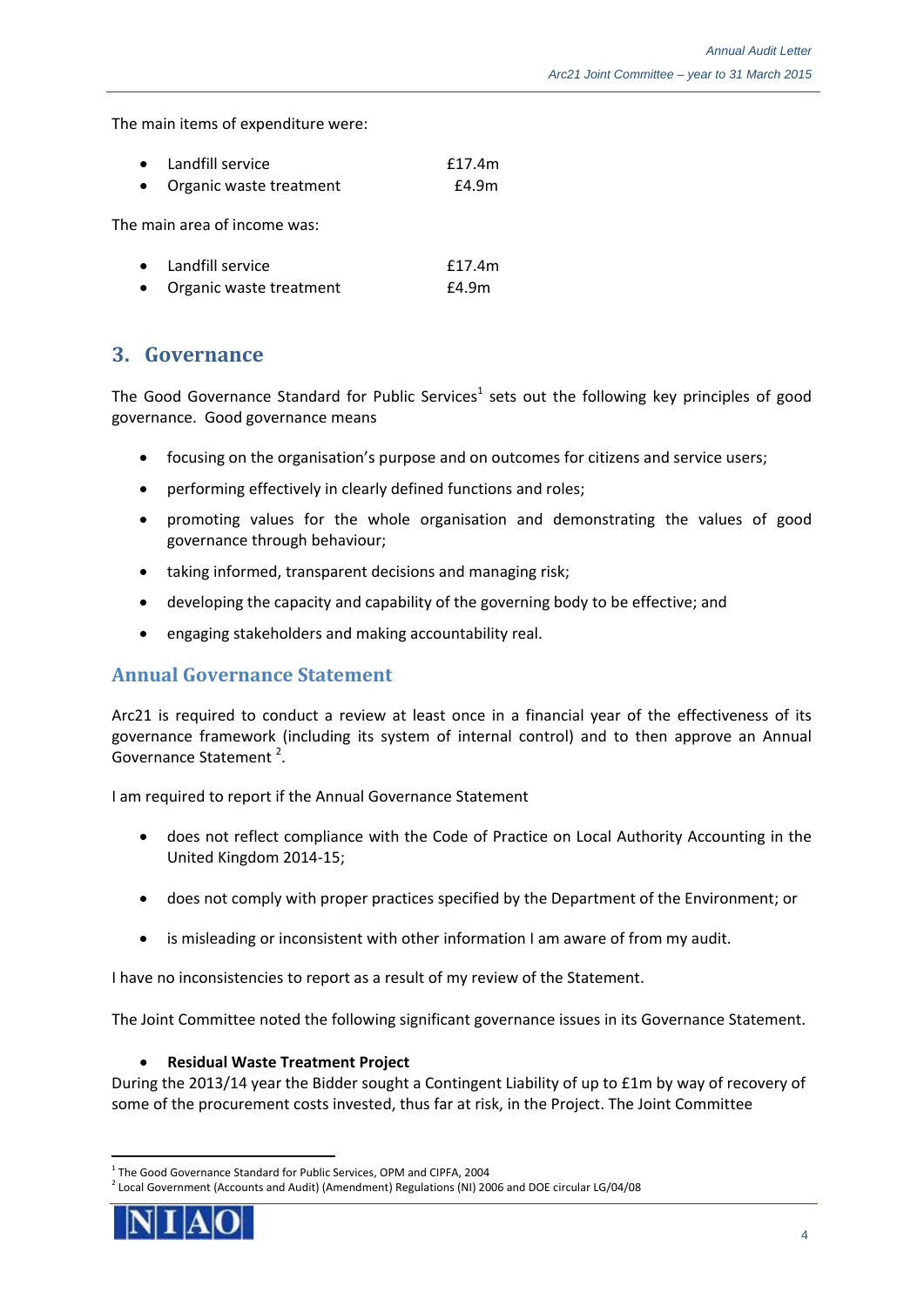approved the accepting of a Contingent Liability of up to £1m and this was then endorsed by the Constituent Councils and, where appropriate, the Statutory Transition Committees.

In essence, the Contingent Liability will be payable in defined circumstances, beyond the control of the Bidder, and will be in relation to costs incurred from the end of March 2014 on the Project. Any subsequent claim by the Bidder, in the event that the Contingent Liability becomes payable, will be based on vouched expenses provided by the Bidder and verified by arc21.

The key control measure is to be transparent and open with the Bidder and Constituent Councils and disclose all relevant information so that the Bidder can continue to make an informed decision as, to continue to participate in the procurement or to withdraw.

The Contingent Liability remains in place as at October 2015.

The formal Planning Application was submitted at the end of March 2014, moving the Project into the final stages. Planning applications in Northern Ireland always present a significant risk, particularly in relation to large scale infrastructure, and the key controls involved in managing the risk have been a successful and uniquely transparent PAD application by the bidder, and the ongoing management of the Planning Application process as it proceeds through the various formal stages.

In September 2015, the Department issued its Notice of Opinion to refuse the application and informed the applicant that it had 28 days to decide whether or not to write to the Department seeking to appear and be heard by the Planning Appeals Commission. The Joint Committee considered the matter and agreed that a request to appear and be heard by the Planning Appeals Commission should be made and this request to the Department was made on 16 October 2015.

We propose to keep under review the above matter to further enhance our governance arrangements and take appropriate action should it be deemed necessary. We are satisfied that these steps will address the need for improvements that were identified in our review of effectiveness and will monitor their implementation and operation as part of our next annual review.

#### **Local Government Reform**

From 1 April 2015, under the Reform of Local Government (RLG), the number of Councils in Northern Ireland will reduce from the 26 existing to 11 new Councils, established under the Local Government Act (Northern Ireland) 1972 as amended by the Local Government (Boundaries) Act (Northern Ireland) 2008. From that date the Northern Ireland Executive has agreed to transfer some functions currently carried out by NI Government Departments and give some new responsibilities to the 11 new Councils. The new councils will be stronger, more efficient and will deliver more effective services.

As part of the Local Government Reform process, arc21 has been re-constituted in legislation through the formal adoption of "*The Local Government (Constituting a Joint Committee a Body Corporate) Order (Northern Ireland) 2015",* coming into operation on 1 April 2015. Any developments with the future of waste management services will be determined by the 6 new Participant Councils, in conjunction with arc21.

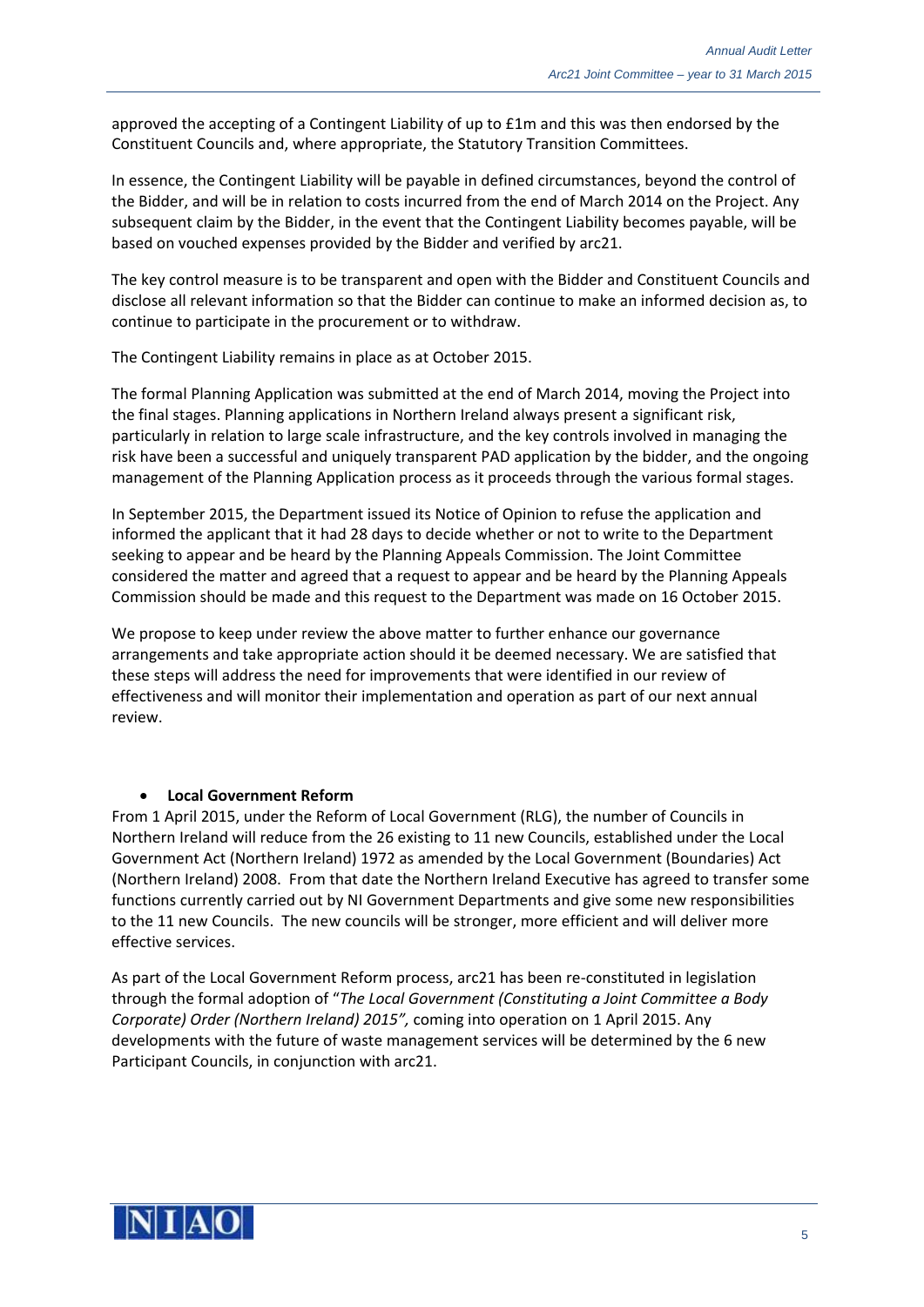#### **Internal Audit**

The Local Government (Accounts and Audit) (Amendment) Regulations (NI) 2006 requires Councils to maintain an adequate and effective system of internal audit and to conduct a review at least once in a financial year of the effectiveness of its system of internal audit. The Joint Committee has contracted out its internal audit function. A review of the effectiveness of the system of internal audit was carried out during 2014‐15 by the Joint Committee and the findings of the review were considered by the Audit Committee

#### **Audit Committee**

It is essential that members exercise scrutiny of the internal control processes and procedures in place within the Joint Committee. One way that members carry out this function is through the Audit Committee. This committee met 4 times in the year and the agenda items included a review of the risk register and consideration of internal and external reports.

#### **4. Proper Arrangements**

Legislation requires me to be satisfied that proper arrangements have been made for securing economy, efficiency and effectiveness in the use of resources<sup>[1]</sup>.

My review of Joint Committee's arrangements for securing value for money can cover the following ten areas which are referred to in my Code of Audit Practice.

- a) **Financial Planning**. Planning finances effectively to deliver strategic priorities and secure sound financial health.
- b) **Financial Performance.** Having a sound understanding of costs and performance and achieving efficiencies in activities.
- c) **Financial Reporting**. Reliable and timely financial reporting that meets the needs of internal users, stakeholders and local people.
- d) **Procurement**. Commissioning and procuring quality services and supplies that are tailored to local needs and deliver sustainable outcomes and value for money.
- e) **Data to support decision making and manage performance**. Producing relevant and reliable data and information to support decision making and manage performance.
- f) **Good governance**. Promoting and demonstrating the principles and values of good governance.
- g) **Risk.** Managing risks and maintaining a sound system of internal control.
- h) **Natural Resources**. Making effective use of natural resources.
- i) **Asset Management.** Managing assets effectively to help deliver strategic priorities and service needs.

<sup>[1]</sup> Local Government (Northern Ireland) Order 2005